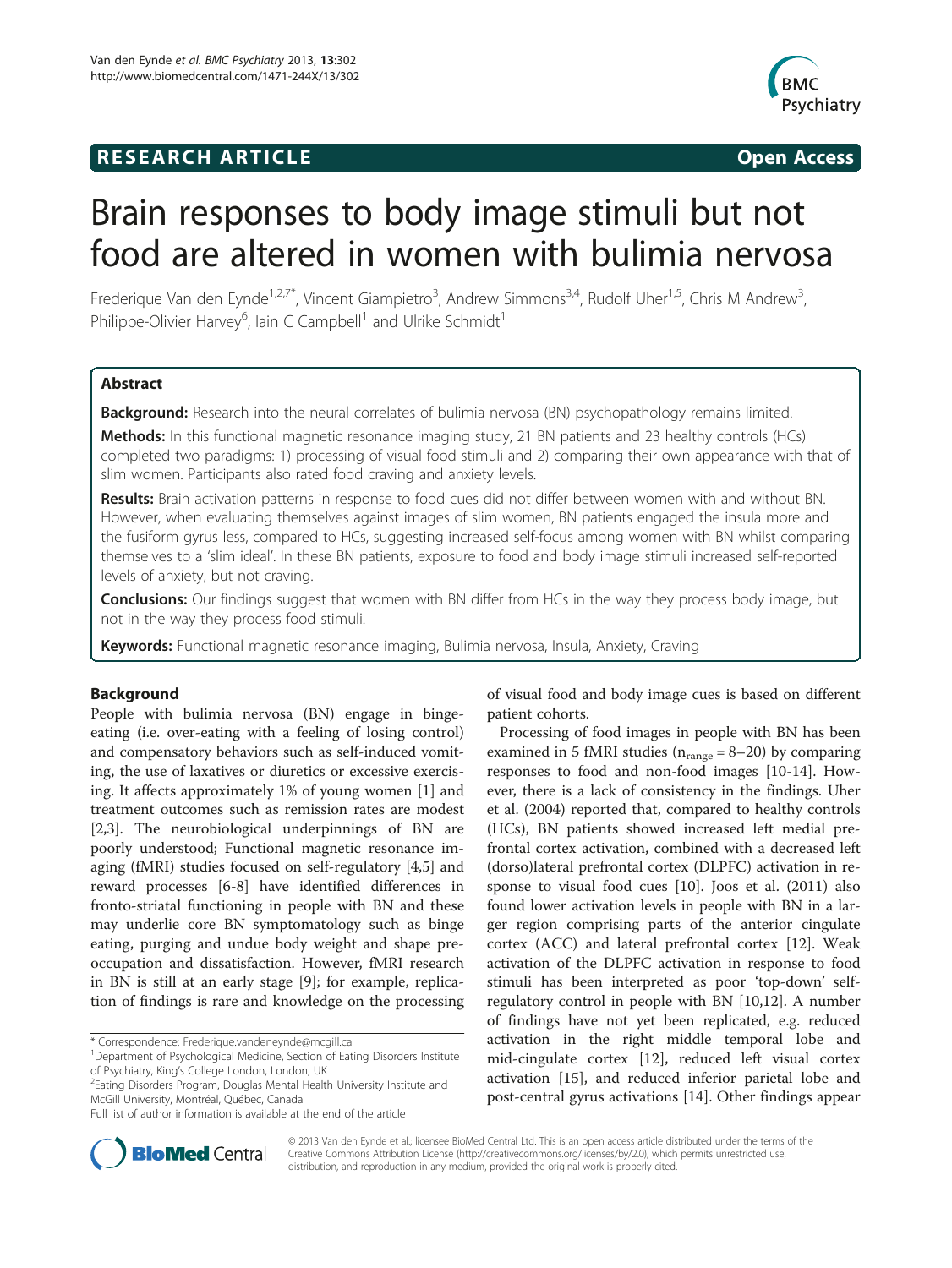to be in 'opposite directions', e.g. Brooks et al. (2011) reported decreased bilateral insula activation in people with BN, while Schienle et al. (2009) reported increased right insula activation [\[11](#page-11-0)]. Furthermore, the increased bilateral ACC activation in BN seen by Schienle et al. (2009) contrasts with the finding by Joos et al. (2011) in this region. Thus, there is insufficient evidence to state that fronto-striatal circuit dysfunctions are associated with food/binge-eating related BN psychopathology. Part of the problem may relate to the fact that all previous studies used a non-food (e.g. stationary) control condition rather than a contrast of the food stimuli with a 'low level baseline' (LLB) condition, e.g. looking at a cross, which has been used in HC studies [\[16](#page-11-0)]. It is possible that women with BN already differentially respond to certain control conditions, i.e. non-food [or non-body image [[17](#page-11-0)]], the contrast between the food condition and a LLB may clarify the differential involvement of fronto-striatal areas in food processing between women with and without BN.

Undue body image concerns are another major pathological feature of BN and hence brain activation patterns associated with the processing of visual presentations of one's own and other women's bodies have been studied using various fMRI paradigms. One repeated finding is that women with BN engage the medial prefrontal cortex less than HCs when presented with body stimuli [[18-21](#page-11-0)]. However, differences in brain activation patterns between women with and without BN have also been seen in several regions (temporal, parietal and occipital) [[18-22](#page-11-0)]. Methodological variations such as the use of different stimuli (e.g. own or others' bodies) and different verbal instructions associated with these visual stimuli [[20\]](#page-11-0) may have contributed to these divergent findings. Responses to stimuli involving evaluation of one's own or comparative evaluation of another body involve both interoceptive awareness and emotional elements. The insula, which is involved in interoceptive awareness [[23,24\]](#page-11-0), has been implicated in the pathophysiology of eating disorders [[25,26\]](#page-11-0). In people with BN, the insula has been reported to be involved in the processing of thinner own-body representations [\[20\]](#page-11-0). Evaluation of own physical appearance in comparison to 'slim ideals' is common in women and in those with BN it induces high levels of anxiety [\[27,28](#page-11-0)]. However, no fMRI study has investigated whether or which alterations in brain function (e.g. in the insula), are associated with this phenomenological distinction between women with and without BN using self-schematic processing of other slim bodies.

In summary, to obtain information on the neurobiological underpinnings of binge-eating and body weight and shape concerns in BN, the neural correlates of processing of food and body image stimuli require further investigation. Accordingly, this fMRI study investigated brain activation patterns associated with processing of food stimuli and body image. We hypothesized that, compared to HCs, people with BN would 1) activate the medial prefrontal cortex and ACC more, and the DLPFC less in response to food stimuli; and 2) show more insular cortex and less medial prefrontal cortex activation when they compared their own appearance to that of slim women.

The current study differs from previous research in this area in two ways. First, we used a written instruction before each block of stimuli that aimed to engage participants to think about eating the food in the picture, or to stimulate self-schematic processing of their own body in comparison to pictures of thin women. Secondly, we used a baseline condition that consisted of looking at a cross (referred to here as low level baseline; LLB) instead of a reference condition (i.e. looking at another type of stimulus). Additionally, we recruited a large sample of patients before the start of treatment.

## **Methods**

## **Participants**

Twenty-one treatment-seeking adult right-handed women with a Diagnostic and Statistical Manual for Mental Disorders (DSM-IV-TR) diagnosis of BN were recruited from an Eating Disorders Outpatient Department (Maudsley Hospital, United Kingdom). The clinical diagnosis was confirmed by the use of Module H of the Structured Clinical Interview for DSM Axis I (SCID-I) Patient Version [[29](#page-11-0)]. Exclusion criteria were: 1) The use of psychotropic medication; antidepressant treatment was allowed if the dose had not changed for at least 6 weeks prior to the scan; 2) A current or past neurological disorder; 3) The presence of a current comorbid Axis I disorder that was considered a primary diagnosis; decisions on this were based on agreement between two researchers (FVDE, US). Affective symptoms are common in people with BN, but their presence is not an exclusion criterion as long as they merely constituted a 'mood or anxiety disorder not otherwise specified' (DSM-IV-TR) as part of the overall clinical presentation. Comorbidity was assessed with the SCID-I [[30](#page-11-0)]; 4) Current suicidal behavior (clinical interview); 5) Pregnancy. Additional exclusion criteria based on MRI safety guidelines were applied to BN and HC participants.

Twenty-one adult right-handed female HCs were recruited through local advertisement in King's College London. Exclusion criteria were: 1) The use of psychotropic medication; 2) Presence of a current or past history of an Axis I disorder [SCID-I Non-Patient Version] [[29\]](#page-11-0); 3) Pregnancy; 4) Presence of significant eating disorder psychopathology [Eating Disorder Examination – Questionnaire score ≥2.80 [\[31](#page-11-0)]].

Ethical approval and written informed consent was obtained (The Joint South London and Maudsley and The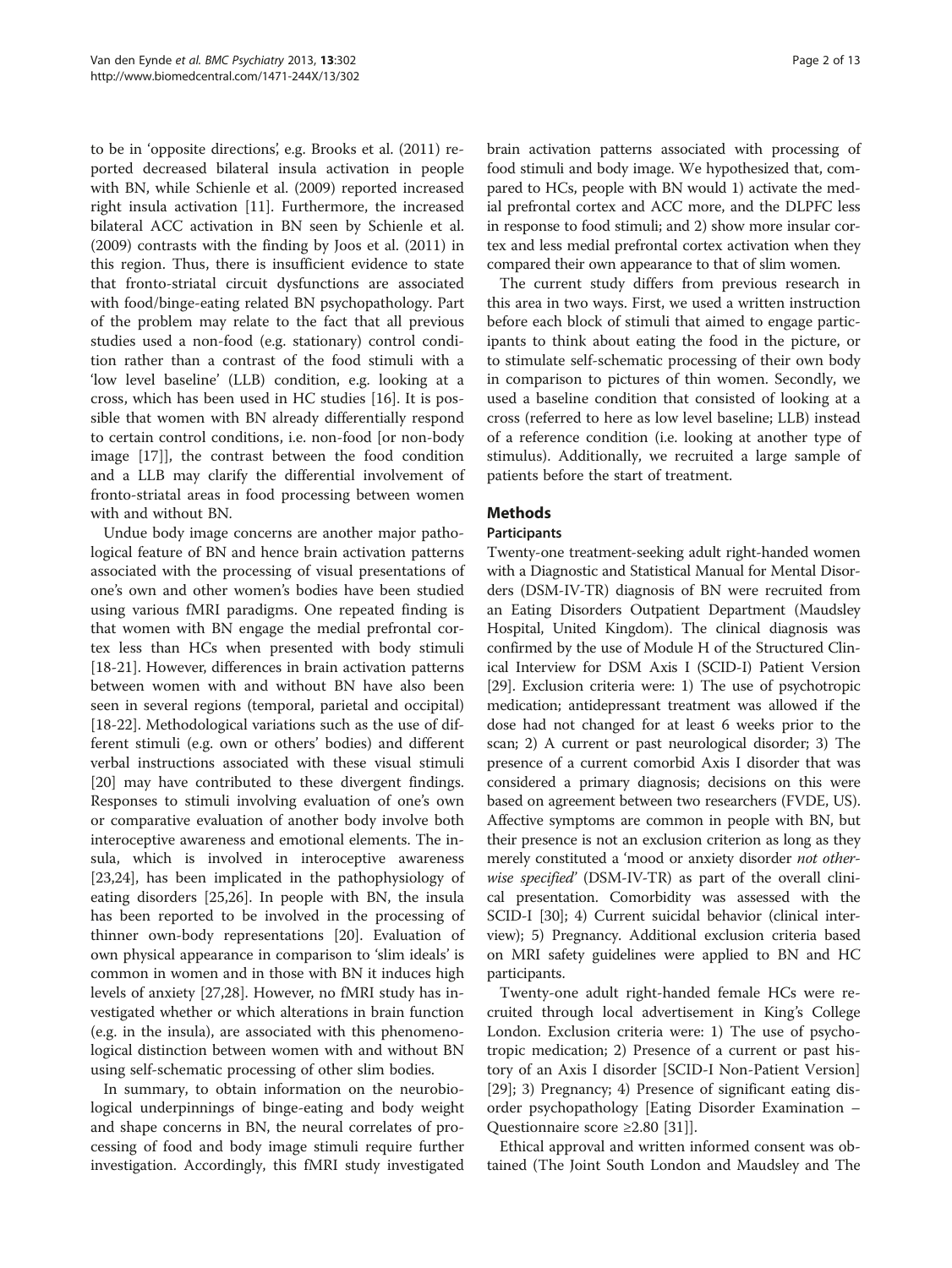Institute of Psychiatry NHS Research Ethics Committee 07/H0807/86).

## Clinical characteristics

Participants completed self-report questionnaires to assess levels of eating disorder pathology [EDE-Q [[32](#page-11-0)]], trait and state food craving [Food Craving Questionnaire – Trait and State (FCQ-T/S) [[33](#page-11-0)]], anxiety related to appearance [Social Appearance Anxiety Scale (SAAS) [[34](#page-11-0)], Physical Appearance Comparison Scale (PACS) [\[35\]](#page-11-0)] and affective symptoms and stress levels [Depression, Anxiety Stress Scale (DASS) [\[36\]](#page-11-0)].

## Functional magnetic resonance imaging paradigms: 'food' and 'body image'

Both paradigms used a block-design with three conditions: food or body images, control and a LLB. Images were presented on a rear-projection screen and viewed through a mirror system fitted to the head coil. Each paradigm included 15 (3 LLB, 6 control and 6 food/ body) blocks. The LLB was a white cross in the middle of a black screen. In the food paradigm, pictures of highly palatable food (e.g. pizza, chocolate) were contrasted with non-edible (control) objects (e.g. stationery) and the LLB. The stimuli (not the LLB) were matched for color and complexity (based on ratings by five volunteers) and have been used in previous fMRI studies  $[10,12,13,37]$  $[10,12,13,37]$ . In the *body image* paradigm, slim  $[ap$ proximate body mass index (BMI) 18.5 kg/m<sup>2</sup>] bodies of other women (the head out of the shot), were contrasted with interior design pictures and the LLB. These stimuli have previously been used in fMRI studies in people with anorexia nervosa (AN) and HCs; the size of the images in the compression format JPG was used as an exploratory measure for objective visual complexity, and images of the body and interior design pictures were matched for visual complexity [[17](#page-11-0),[38](#page-12-0)]. The images of slim female bodies and interior design were provided by a women's magazine [\[17](#page-11-0)[,38](#page-12-0)]. The images were selected from a larger database if they were rated by 38 healthy female volunteers as (1) easy to recognize, (2) interesting and (3) provoking anxiety in self-comparison [\[17](#page-11-0)[,38](#page-12-0)]. The use of body images with the head out of shot is important as people with BN differentially process facial emotions [[39](#page-12-0)]. Although a contrast of interest in this study was between the *food/body* and the LLB conditions (see Data analysis below), the control condition was included to allow post-hoc comparisons with previous findings [\[10](#page-11-0)-[13\]](#page-11-0).

Blocks lasted 36 seconds; in the food/body and control blocks, 12 pictures were presented back-to-back for 3 seconds each. The cross in the LLB condition was continuously presented for 36 seconds. All blocks were preceded by an 8-second (visual) instruction, specific for

the type of stimulus: [LLB: "watch the cross"; food: e.g. "imagine eating these foods"; non-food: e.g. "imagine using these tools" [[13\]](#page-11-0); body image: e.g. "compare your own body against the bodies in the pictures"; non-body image: e.g. "compare the furniture against that in your own house"]. Following all blocks, participants used a button box to complete two visual analogue scales (VAS) presented on the screen for 4 seconds each: "how anxious do you feel" and "how much do you crave food now"; scores ranged from 0 ("not at all") to 10 ("extremely") with the cursor starting point at 5. The total running time for each paradigm was 13 minutes.

## Procedures

Participants were asked not to eat or drink for two hours prior to the start of the study (water was allowed). The order of presentation was counterbalanced, i.e. food [BN:  $n = 10$ ; HC:  $n = 10$  or *body image* [BN:  $n = 11$ ; HC:  $n = 13$ ] first.

## Image acquisition

fMRI data were acquired on a 1.5T GE Signa MR system (GE Medical Systems, Milwaukee, Wisconsin).  $T_2^*$ weighted gradient echo planar images depicting bloodoxygen-level-dependent (BOLD) contrasts were acquired every 2 seconds (repetition time) with an isotropic 3.3 mm  $\times$  3.3 mm in-plane resolution. The echo time was 40 ms, the flip angle was 80° and the matrix size was  $64 \times 64$  voxels. Whole brain coverage was acquired with 29 slices (slice thickness 3mm, inter-slice gap 1 mm); 390  $T_2^*$ -weighted whole brain volumes were acquired for each experiment. A whole-brain high resolution structural scan (inversion recovery gradient echo planar image), used for standard space normalisation, was also acquired in the inter-commissural plane with TE = 40 ms,  $TR = 3$  s, flip angle =  $90^{\circ}$ , number of slices = 43, slice thickness = 3.0 mm, slice skip = 0.3 mm, inplane voxel size = 1.875 mm, providing complete brain coverage. Data quality was assured using an automated quality control procedure [\[40](#page-12-0)].

## Data analysis

Between-group differences in demographic and clinical characteristics were examined using Chi<sup>2</sup> and independent samples t-tests. To analyze VAS scores, repeated measures analyses of variance were conducted (VAS scores as within and group as between-subject factor). The reported effect size (ES)  $\eta_p^2$  is calculated as [SS-between/(SS-between + SS-error)]  $(SS = squared sum)$   $[0.01 - 0.06 = small; 0.06 0.14$  = moderate;  $>0.14$  = large [\[41](#page-12-0)]].

The imaging data were analyzed with the XBAM software (version 4.1) developed at King's College London's Institute of Psychiatry [\[42\]](#page-12-0). The non-parametric approach used in XBAM may be preferential in light of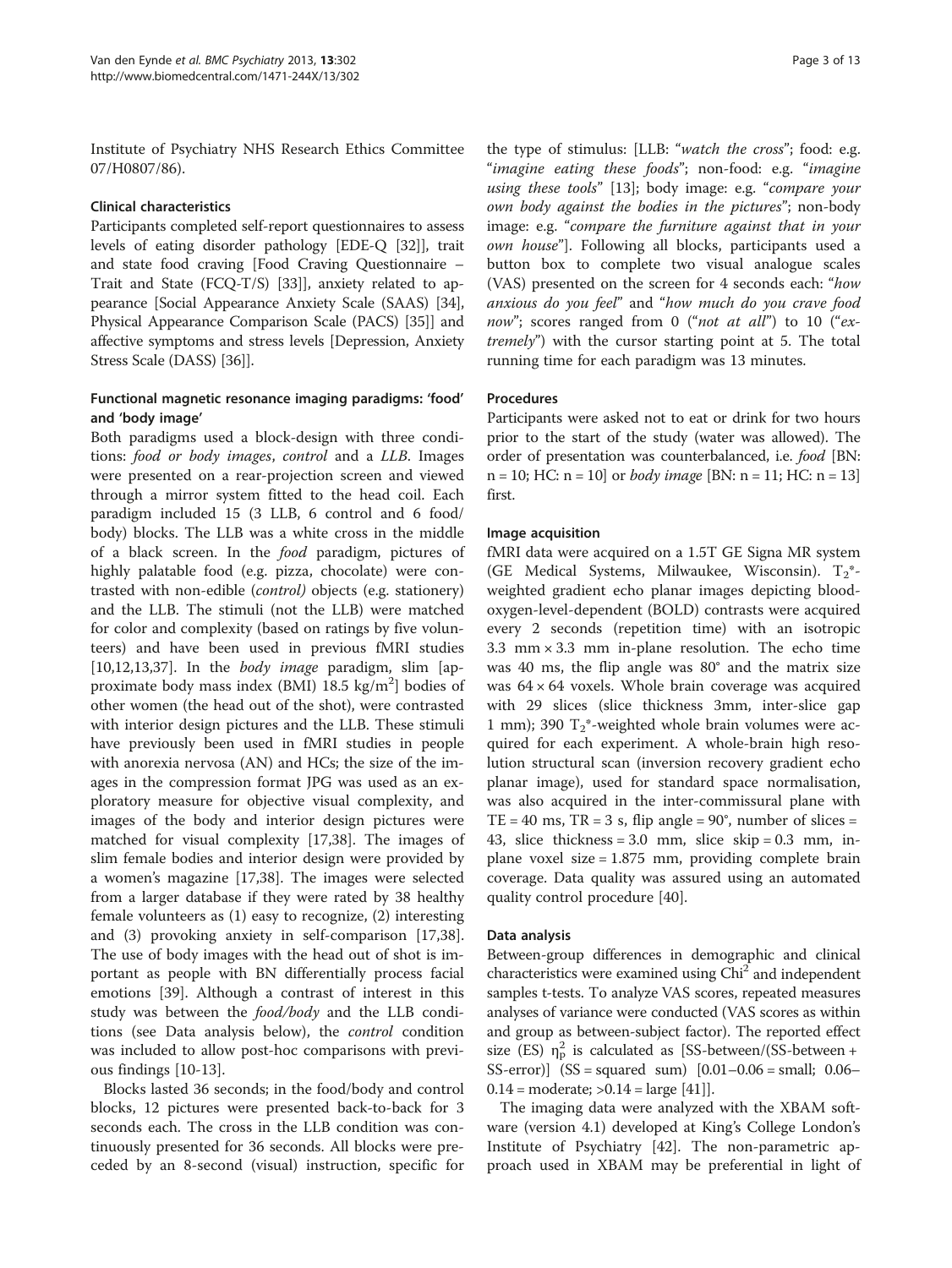widespread departures from normality in fMRI group data [[43](#page-12-0)]. After motion correction, the estimated BOLD effect was modeled by two Poisson functions with hemodynamic delays of 4 and 8 seconds. All participants were within acceptable limits for head movement (<1.0 mm). The leastsquares model of the weighted sum of these two functions was compared with the signal in each voxel to obtain a goodness of fit statistic. The distribution of this statistic under the null hypothesis was calculated by multiple wavelet-based resampling of the time series and refitting the models to the resampled data. The contrasts reported here are between the food/body and LLB conditions.

Generic group activation maps (food/body vs LLB) were constructed by mapping the observed and randomized test statistics into standard space and computing and testing median activation maps. Median statistics were used to minimize the impact of outlier effects. Between-group differences were established by permuting data between groups to determine the sampling distribution of group differences under the null hypothesis. Group membership was permuted 1000 times, and a null distribution formed at each voxel, containing only the randomized voxel statistics at that voxel. The significance of each voxel was assessed against its own null distribution. An identical permutation strategy was applied at all voxels, meaning that it is valid to subsequently form clusters of spatially contiguous significant voxels.

3D-clusters were generated from the voxel-based statistical maps from the group and between-group analyses. The probability of occurrence of any cluster in the observed data was computed by reference to the computed null distribution [[44\]](#page-12-0). Statistical thresholds within the analysis were adjusted so as to obtain less than one false positive 3D-cluster per map.

For both the food and the body image condition, withingroup activation maps (by contrasting these conditions with LLB) for the BN and HC groups were first constructed. Then, between-group differences in activation in both conditions were investigated with a whole brain analysis approach. In addition, region-of-interest (ROI) analyses, using one-cm spherical ROIs centered on previously reported fMRI activation coordinates were carried out [[10](#page-11-0)-[13](#page-11-0)]. For the *body image* contrast, 3 ROIs of the same dimension were created centered on the coordinates for the left medial prefrontal cortex (BA9) and the left and right insula (BA13) reported by Mohr et al. (2011).

## Results

## Participant characteristics (Table [1](#page-4-0))

Participants' demographic and clinical characteristic are reported in Table [1](#page-4-0). Age, BMI, and the number of women on an oral contraceptive and smokers were similar in the BN and HC groups. The mean time from the last meal to the start of the scan was also comparable. Five in each group were assessed in the morning (10-12AM) and the others in the afternoon (4-6PM). Compared to HCs, women with BN had higher levels of eating disorder psychopathology (EDE-Q) and food craving (FCQ-S/T), higher stress and affective symptom levels (DASS-21), and more anxiety related to body appearance (SAAS, PACS). The mean number of binge episodes in the 28 days prior to enrolment was 26 (range: 8 to 85).

## Food paradigm (food vs low level baseline)

Whole-brain group activation maps (see Table [2](#page-5-0) for details) The group activation maps in the BN and HC groups showed similar patterns i.e. increased activation in the middle frontal cortex and reduced activation in cerebellar regions when processing food stimuli compared to the LLB condition. In addition, people with BN engaged the superior frontal gyrus more when processing food compared to the LLB. The HCs engaged the ACC more in the LLB compared to the food condition (see Table [2](#page-5-0) for details).

## Whole brain analysis-group comparisons

The between-group comparison showed greater activation in the bilateral cuneus in people with BN compared to HCs (see Table [2](#page-5-0) for details).

#### Region of interest analyses

No between-group differences were found.

#### Visual analogue scales (Figure [1](#page-5-0))

Women with BN reported higher anxiety levels following exposure to visual food stimuli  $[F(1,40) = 51.7; p < 0.001;$ ES = 0.56] and in the LLB condition  $[F_{(1,40)} = 23.2; p <$ 0.001;  $ES = 0.37$ , compared to HCs. In contrast, craving scores were not higher in the BN group in either the food  $[F_{(1,40)} = 3.3; p = 0.76; ES = 0.07]$  or LLB  $[F_{(1,40)} = 1.2; p =$ 0.28; ES = 0.03] condition.

## Body image paradigm (body image vs low level baseline) Whole brain group activation maps (see Table [3](#page-6-0) for details)

The group activation map from the BN group showed that when processing body image stimuli, compared to the LLB condition, parts of the frontal cortex were more (e.g. right middle frontal gyrus) and others less (e.g. left middle frontal gyrus) activated. Furthermore, in the BN group, body image processing resulted in increased activation in thalamic and parietal areas. In HCs, when processing body image stimuli, there was increased activation in various frontal areas (right middle and superior, and left superior frontal gyrus) and in the occipital cortex.

## Whole brain analysis-group comparisons (see Table [3](#page-6-0) for details)

The between-group comparison showed greater activation in the right insula (Figure [2\)](#page-6-0) and in the anterior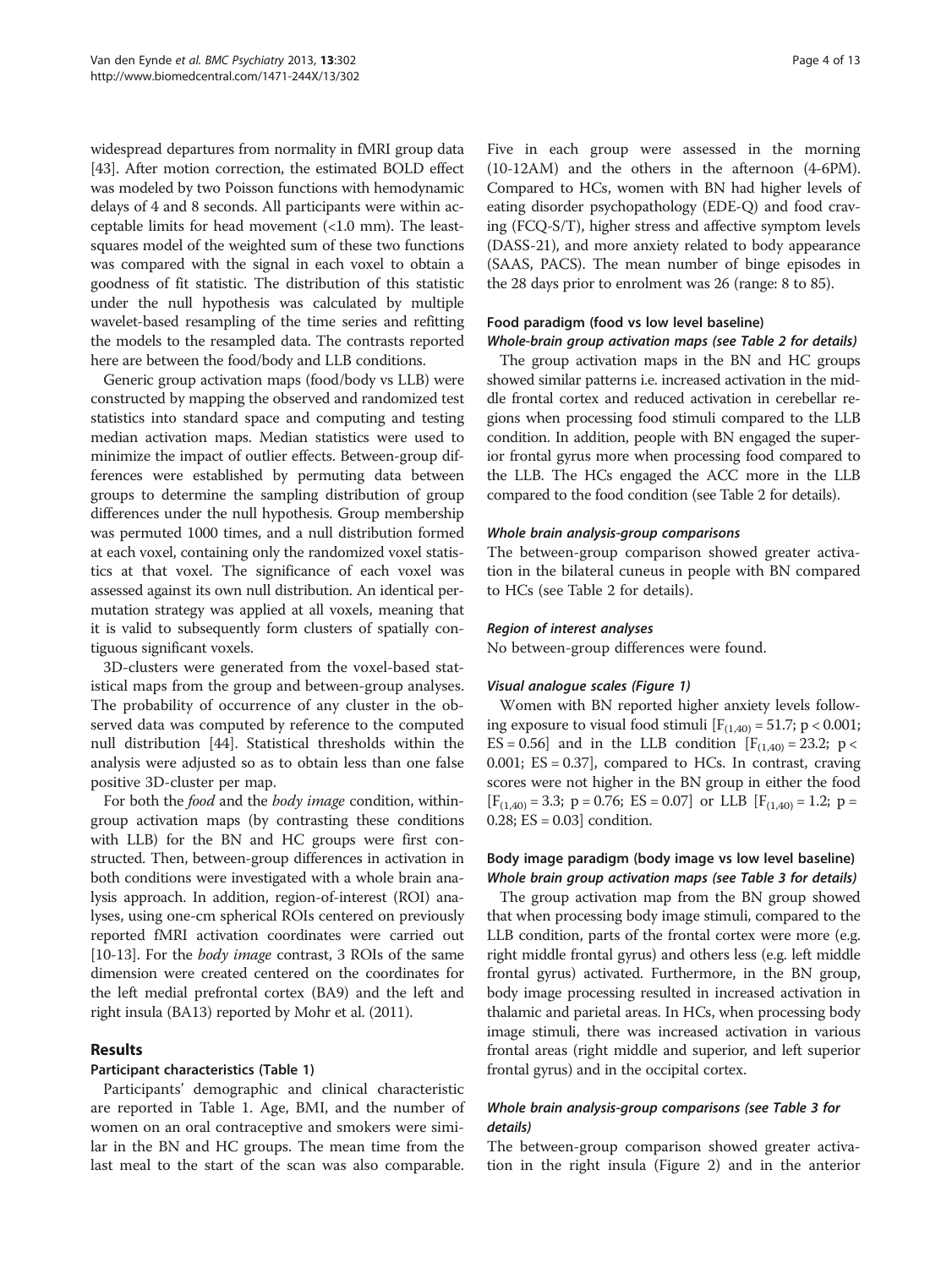#### <span id="page-4-0"></span>Table 1 Participant demographic and clinical characteristics

|                                         | $HC (n = 23)$   | $BN (n = 21)$          | HC vs BN                         |
|-----------------------------------------|-----------------|------------------------|----------------------------------|
| Age (in yrs)                            | $27.3 \pm 5.1$  | $28.0 \pm 7.1$         | <b>NS</b>                        |
| BMI (kg/m2)                             | $21.3 \pm 2.4$  | $23.4 \pm 5.0$         | <b>NS</b>                        |
| Hours since last meal                   | $3.6 \pm 2.8$   | $5.5 \pm 4.3$          | <b>NS</b>                        |
| Number on OC                            | 8/23 (35%)      | 6/21 (29%)             | <b>NS</b>                        |
| Not on OC in follicular menstrual phase | 9/15 (60%)      | 10/15 (67%)            | <b>NS</b>                        |
| Number on medication, compound and dose | <b>NA</b>       | 9/21 (43%)             | <b>NA</b>                        |
|                                         |                 | 1 citalopram 20mg      |                                  |
|                                         |                 | 1 citalopram 30 mg     |                                  |
|                                         |                 | 3 fluoxetine 20 mg     |                                  |
|                                         |                 | 1 fluoxetine 40 mg     |                                  |
|                                         |                 | 2 fluoxetine 60 mg     |                                  |
|                                         |                 | 1 venlafaxine 300 mg   |                                  |
| Number of smokers                       | 2/23(9%)        | 3/21 (14%)             | <b>NS</b>                        |
| History of AN                           | <b>NA</b>       | 8/21 (38%)             | <b>NA</b>                        |
| Duration of illness                     | <b>NA</b>       | 0–5 year ( $n = 3$ )   | <b>NA</b>                        |
|                                         |                 | 5-10 year ( $n = 12$ ) |                                  |
|                                         |                 | 10-15 year $(n = 3)$   |                                  |
|                                         |                 | $>15$ year (n = 3)     |                                  |
| EDE-Q total                             | $0.6 \pm 0.5$   | $4.8 \pm 0.7$          | $t_{(1,43)} = 24.4$ ; $p < 0.01$ |
| EDE-Q restraint                         | $0.4 \pm 0.5$   | $4.5 \pm 0.9$          | t $_{(1,43)}$ = 18.7; p < 0.01   |
| EDE-Q eating concerns                   | $1.1 \pm 0.3$   | $4.2 \pm 0.2$          | t $_{(1,43)} = 17.0$ ; p < 0.01  |
| EDE-Q weight concerns                   | $0.7 \pm 0.7$   | $5.1 \pm 0.8$          | $t_{(1,43)} = 19.8; p < 0.01$    |
| EDE-Q shape concerns                    | $1.0 \pm 0.8$   | $5.3 \pm 0.7$          | $T_{(1,43)} = 19.1; p < 0.01$    |
| DASS-21 total (range 0-86)              | $19.0 \pm 6.5$  | $74.4 \pm 29.0$        | $t_{(1,43)} = 8.3$ ; p < 0.01    |
| DASS-depression (range 0-42)            | $5.4 \pm 5.4$   | $23.4 \pm 11.6$        | $t_{(1,43)} = 6.7$ ; p < 0.01    |
| DASS-anxiety (range 0-42)               | $3.4 \pm 4.0$   | $23.2 \pm 11.4$        | $t_{(1,43)} = 7.9$ ; p < 0.01    |
| DASS-stress (range 0-42)                | $11.2 \pm 7.6$  | $27.8 \pm 9.6$         | $t_{(1,43)} = 6.4; p < 0.01$     |
| FCQ-Trait (range 39-236)                | $77.6 \pm 17.3$ | $159.4 \pm 27.1$       | $t_{(1,43)} = 12.1$ ; $p < 0.01$ |
| FCQ-State (range 15-75)                 | $25.4 \pm 7.9$  | $43.5 \pm 12.3$        | $t_{(1,43)} = 5.9; p < 0.01$     |
| SAAS (range 0-80)                       | $26.7 \pm 8.4$  | $64.3 \pm 11.0$        | $t_{(1,43)} = 12.9$ ; p < 0.01   |
| PACS (range 0-25)                       | $14.1 \pm 3.6$  | $21.3 \pm 2.4$         | $t_{(1,43)} = 7.7$ ; p < 0.01    |

BMI: body mass index; EDE-Q: Eating Disorder Examination–Questionnaire; DASS: depression, anxiety and stress scale; FCQ: food craving questionnaire; OC: oral contraceptive; AN: anorexia nervosa; NS; not significant; NA: not applicable; SSRI: selective serotonin reuptake inhibitor; SAAS: social anxiety appearance scale; PACS: physical appearance comparison scale.

lobe of the cerebellum in people with BN compared to HCs; less activation than the HC group was observed in the right fusiform gyrus, left middle occipital cortex and the (bilateral) precuneus.

#### Region of interest analyses

No between-group differences were found.

## Visual analogue scales (Figure [3](#page-7-0))

Women with BN reported higher anxiety levels following exposure to body images  $[F_{(1,40)} = 63.1; p < 0.001;$  $ES = 0.61$ ] and in the LLB condition  $[F_{(1,40)} = 20.6;$ 

 $p < 0.001$ ; ES = 0.81], compared to HCs. However, craving scores were not higher in the BN group in either the body image  $[F_{(1,40)} = 2.6; p = 0.12; ES = 0.06]$  or the LLB condition  $[F_{(1,40)} = 1.74; p = 0.19; ES = 0.04].$ 

## Post-hoc analyses for the food vs control (non-food) and body vs control (non-body) comparisons (see Tables [4](#page-8-0) and [5](#page-9-0) for details)

These group comparisons show no brain activation differences between people with BN and HCs when they processed the food stimuli (Table [4\)](#page-8-0). For the body vs non-body contrast, BNs had decreased activations in the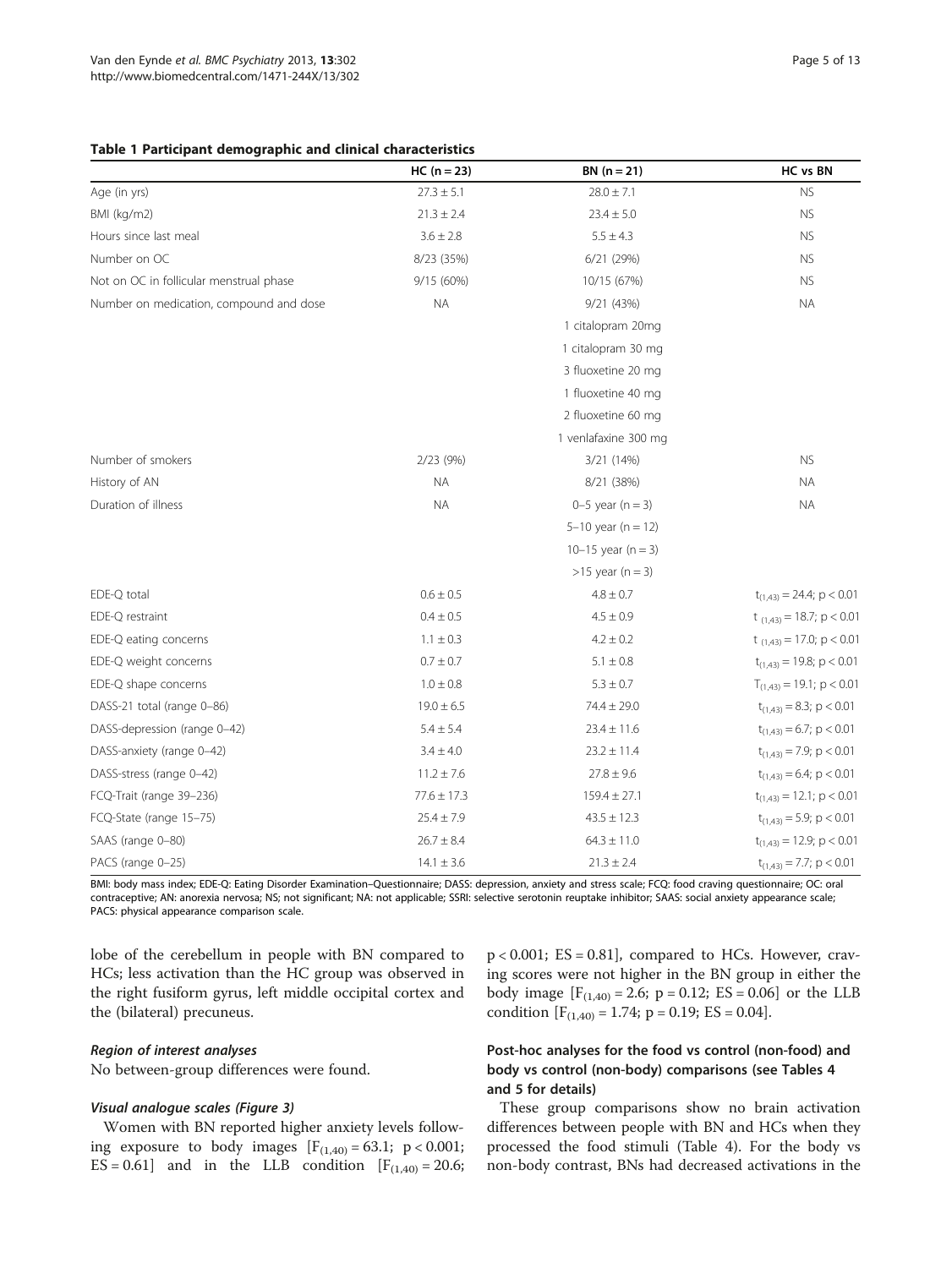|                                                                    | p-value | Brodmann area   | <b>Talairach coordinates</b>           | Cluster size (voxels) |
|--------------------------------------------------------------------|---------|-----------------|----------------------------------------|-----------------------|
| People with BN $(n = 21)$                                          |         |                 |                                        |                       |
| Food > LLB                                                         |         |                 |                                        |                       |
| L Superior Frontal Gyrus                                           | 0.004   | BA <sub>9</sub> | $x = -3.6$ ; $y = 55.6$ ; $z = 29.7$   | 46                    |
| L Medial Frontal Gyrus                                             | 0.003   | BA8             | $x = 0.0$ ; $y = 25.9$ ; $z = 36.3$    | 59                    |
| L Lingual Gyrus                                                    | < 0.001 | <b>BA17</b>     | $x = -14.4$ ; $y = -85.2$ ; $z = 0.0$  | 1357                  |
| LLB > Food                                                         |         |                 |                                        |                       |
| R Cerebellum, Culmen                                               | 0.002   |                 | $x = 7.2$ ; $y = -37.4$ ; $z = -23.1$  | 3657                  |
| $HCs (n = 23)$                                                     |         |                 |                                        |                       |
| Food > LLB                                                         |         |                 |                                        |                       |
| L Medial Frontal Gyrus                                             | < 0.001 | BA <sub>6</sub> | $x = -3.6$ ; $y = 11.1$ ; $z = 42.9$   | 705                   |
| R Cuneus                                                           | < 0.001 | <b>BA17</b>     | $x = 21.7$ ; $y = -77.8$ ; $z = 9.9$   | 1825                  |
| LLB > Food                                                         |         |                 |                                        |                       |
| L Cingulate Gyrus                                                  | 0.001   | <b>BA 24</b>    | $x = -18.1$ ; $y = 3.7$ ; $z = 29.7$   | 87                    |
| L Cerebellum                                                       | < 0.001 |                 | $x = -7.2$ ; $y = -51.9$ ; $z = -23.1$ | 6033                  |
| People with BN $(n = 21)$ vs HCs $(n = 23)$ (food vs LLB contrast) |         |                 |                                        |                       |
| People with BN > HCs                                               |         |                 |                                        |                       |
| L Cuneus                                                           | < 0.001 | <b>BA17</b>     | $x = 21.7$ ; $y = 77.7$ ; $z = 8.3$    | 208                   |
| R Cuneus                                                           | < 0.001 | <b>BA17</b>     | $x = -21.7$ ; $y = 77.7$ ; $z = 8.3$   | 333                   |
| HCs > People with BN                                               |         |                 |                                        |                       |
| None                                                               |         |                 |                                        |                       |

## <span id="page-5-0"></span>Table 2 Food paradigm: group map activations in the bulimia nervosa (BN) and healthy control (HC) groups, and between-group differences in brain activation patterns for the contrast 'food vs low level baseline (LLB)'

The Talairach coordinates indicate the location of the peak voxel within each cluster.

left fusiform gyrus (BA37) and right middle temporal gyrus (BA37), compared to HC (Table [5\)](#page-9-0).

Baseline scanning-anxiety levels

Anxiety levels (VAS) at the start of the paradigms, prior to the presentation of the first food/body stimulus, were

## **Discussion**

1.9)  $(F<sub>(1,42)</sub> = 6.3; p = 0.02)$ .

This fMRI study investigated both food preoccupation/ eating problems and body image concerns in the same

higher in the BN  $(4.9 \pm 2.9)$  than the HC group  $(2.4 \pm 1.9)$ 

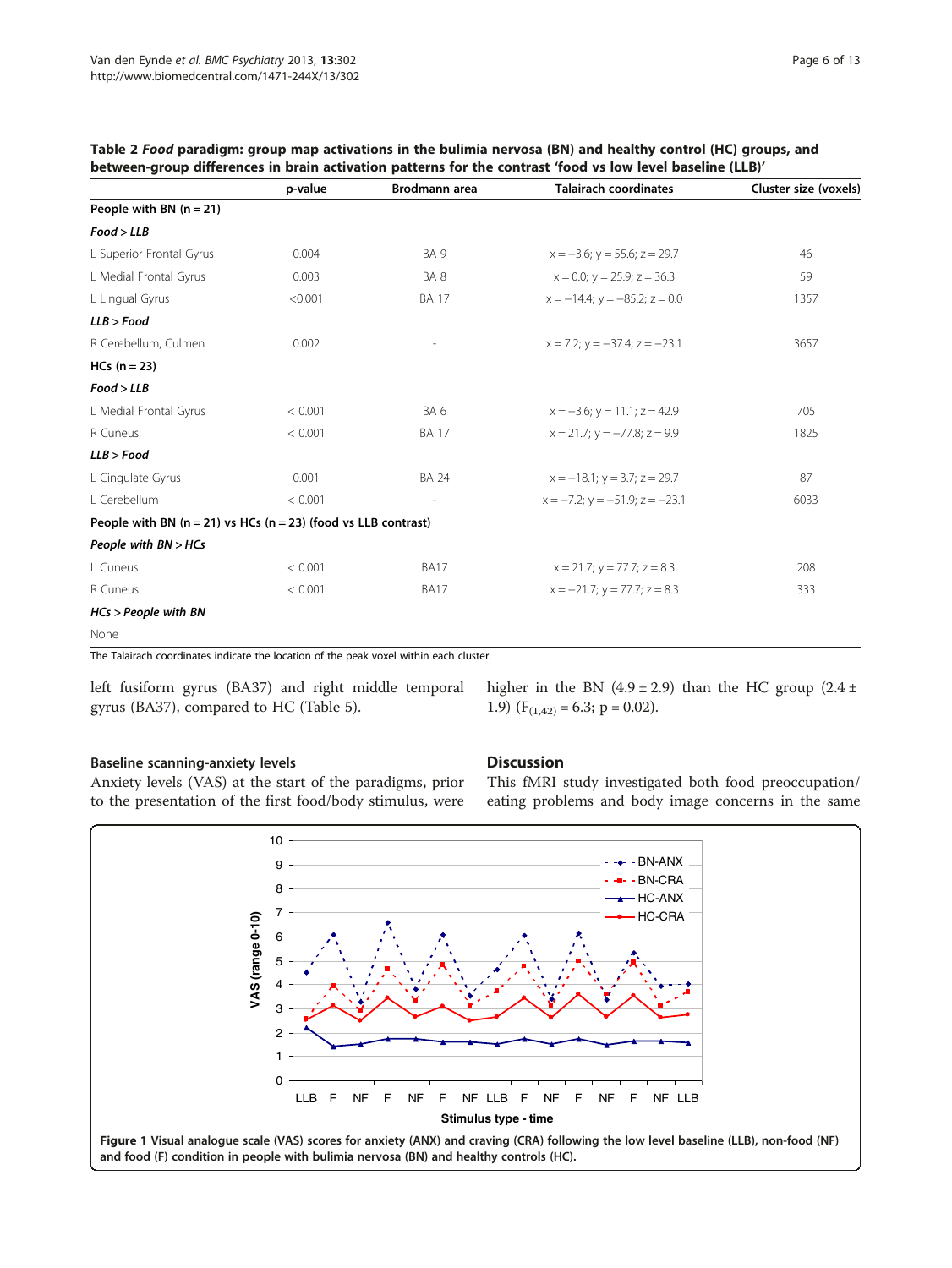|                              | Hemisphere | Brodmann area (BA) | <b>Talairach coordinates</b>            | Cluster size (voxels) |
|------------------------------|------------|--------------------|-----------------------------------------|-----------------------|
| People with BN               |            |                    |                                         |                       |
| Body image > LLB             |            |                    |                                         |                       |
| R Middle frontal gyrus       | < 0.001    | BA9                | $x = 50.7$ ; $y = 7.4$ ; $z = 36.3$     | 189                   |
| R Thalamus (pulvinar)        | 0.005      |                    | $x = 25.3$ ; $y = -29.6$ ; $z = 3.3$    | 42                    |
| L Inferior parietal lobe     | 0.004      | <b>BA40</b>        | $x = -39.7$ ; $y = -40.7$ ; $z = 42.9$  | 76                    |
| R Cerebellum, declive        | < 0.001    |                    | $x = 36.1$ ; $y = -55.6$ ; $z = -16.5$  | 2259                  |
| LLB > Body image             |            |                    |                                         |                       |
| L Middle frontal gyrus       | < 0.001    | BA8                | $x = -28.9$ ; $y = 18.5$ ; $z = 42.9$   | 689                   |
| R Frontal paracentral lobule | < 0.001    | BA5                | $x = 18.1$ ; $y = -37$ ; $z = 49.5$     | 410                   |
| R Cerebellum, culmen         | < 0.001    |                    | $x = 3.6$ ; $y = -40.7$ ; $z = -19.8$   | 2706                  |
| <b>HCs</b>                   |            |                    |                                         |                       |
| Body image > LLB             |            |                    |                                         |                       |
| R Middle frontal gyrus       | < 0.001    | BA9                | $x = 43.3$ ; $y = 11.1$ ; $z = 23.1$    | 216                   |
| L Inferior frontal gyrus     | 0.005      | BA6                | $x = -43.3$ ; $y = 0.0$ ; $z = 33.0$    | 65                    |
| R Superior frontal gyrus     | 0.001      | BA9                | $x = 3.6$ ; $y = 59.3$ ; $z = 33.0$     | 158                   |
| R Inferior occipital         | 0.002      | <b>BA19</b>        | $x = 39.7$ ; $y = -7.0$ ; $z = -6.6$    | 2546                  |
| $LLB > Body \ image$         |            |                    |                                         |                       |
| L Cerebellum, culmen         | 0.002      |                    | $x = -10.8$ ; $y = -44.4$ ; $z = -19.8$ | 8199                  |
| People with BN vs HCs        |            |                    |                                         |                       |
| People with BN > HCs         |            |                    |                                         |                       |
| R Insula                     | 0.002      | BA13               | $x = 36.1$ ; $y = -18.5$ ; $z = -16.5$  | 103                   |
| L Cerebellum, anterior lobe  | 0.003      |                    | $x = -3.6$ ; $y = -55.6$ ; $z = -23.1$  | 103                   |
| HCs > People with BN         |            |                    |                                         |                       |
| R Fusiform gyrus             | < 0.001    | <b>BA37</b>        | $x = 39.7$ ; $y = -66.7$ ; $z = -13.2$  | 288                   |
| L Middle occipital cortex    | < 0.001    | <b>BA19</b>        | $x = 46.9$ ; $y = -63.0$ ; $z = -9.9$   | 156                   |
| L Parietal cortex, precuneus | 0.006      | BA7                | $x = -21.7$ ; $y = -59.3$ ; $z = 39.6$  | 47                    |
| R Parietal cortex, precuneus | 0.006      | BA7                | $x = 25.3$ ; $y = -55.6$ ; $z = 46.2$   | 42                    |

<span id="page-6-0"></span>Table 3 Body image paradigm: group map activations in the bulimia nervosa (BN) and healthy control (HC) groups, and between-group differences in brain activation patterns for the contrast 'body image vs low level baseline (LLB)'

The Talairach coordinates indicate the location of the peak voxel within each cluster.

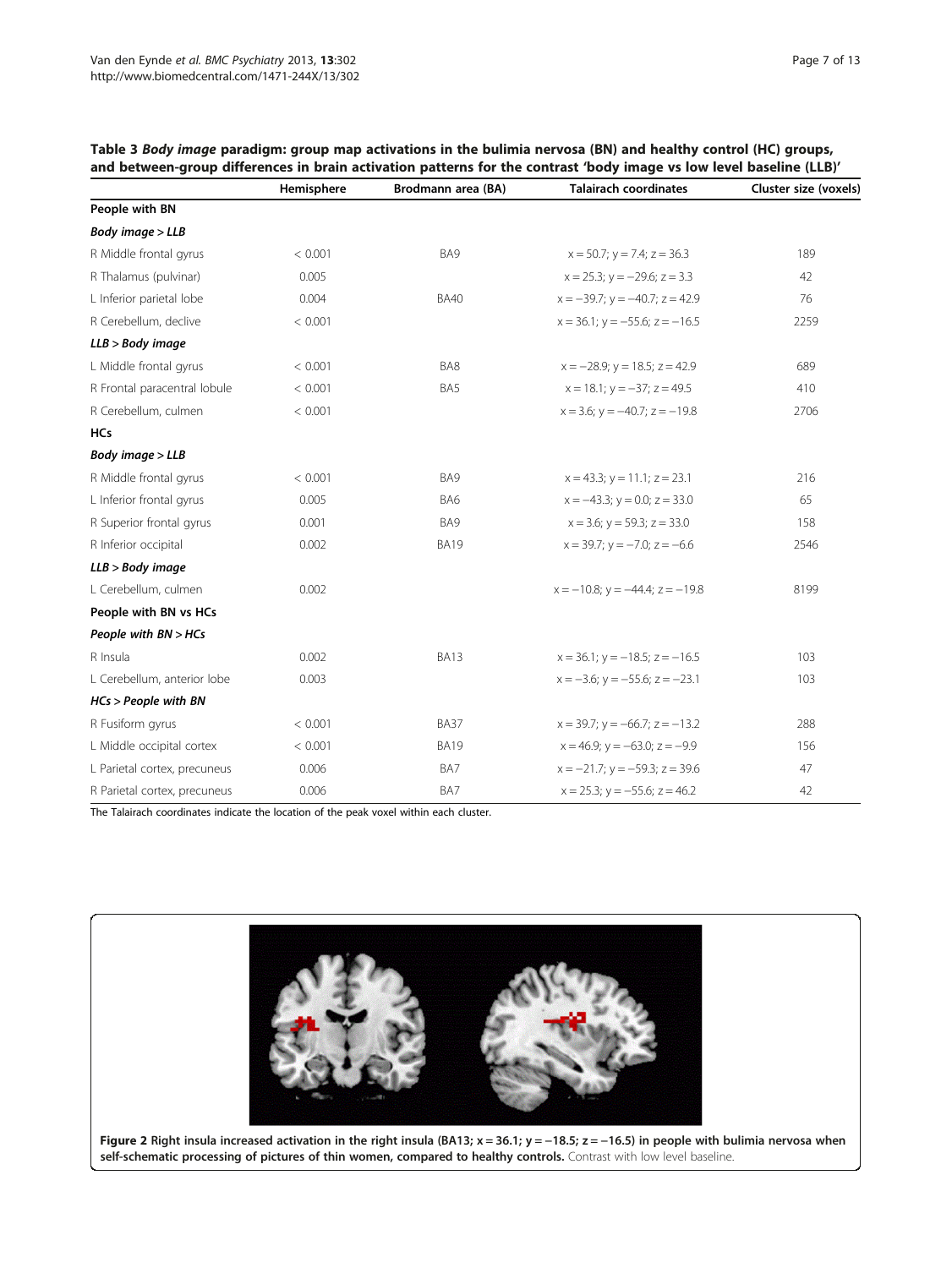<span id="page-7-0"></span>

clinical group. Specifically, in women with BN and in HCs, we investigated brain activation patterns associated with cognitive processing of both high caloric food images and pictures of other women's thin bodies. Overall, our data suggest that the neural correlates of selfschematic processing of slim other women's bodies differ between women with BN and HCs; in contrast, the neural correlates of processing visual food stimuli do not differ substantially.

With respect to the processing of food stimuli, difference between people with BN and HCs were limited. The bilateral cuneus was more activated in BN in response to the food stimuli. While little is known about the role of the cuneus in eating or other psychiatric disorders, there is indirect evidence that it may be involved in food associated reward, i.e. in a decision-making task with food cues, cuneus activity was related to both value and saliency [\[45](#page-12-0)]. Successful treatment may have an effect on the cuneus as recovered BN patients reportedly show less activation when given a taste of glucose [\[46](#page-12-0)]. Longitudinal studies with repeated assessments are required to establish whether treatment can have an effect on the role the cuneus plays in appreciation of food in people with BN.

The notion that dysfunctional fronto-striatal circuits underlie food and eating related psychopathology in people with BN, is not supported by our findings as we did not replicate previous findings of decreased DLPFC activity [\[10,12](#page-11-0)]. Two possible explanations for this relate to methodological aspects. First, the instructions on how to engage with food stimuli [those in the current study are the same as in other studies [\[10,12,15\]](#page-11-0)] may impact on brain activation patterns. In the present study, instructions were adapted to the type of stimulus (food/ body, control or LLB) and were repeated prior to each block to ensure continuous engagement throughout. In two previous studies, participants were instructed once, prior to the start of the experiment, with the following wordings "You will be shown pictures of food and other objects. Look at each picture and think how hungry it makes you feel" [\[10\]](#page-11-0) and "You will be shown pictures. Look at each picture attentively" [[12\]](#page-11-0), respectively. It is conceivable that in the present study, the processing of stimuli was more consistent throughout the paradigm. Our instructions were the same as used by Brooks et al. (2011), but they were audio-recorded in that study. As in the present study, Brooks et al. (2011) did not report frontal or striatal activation differences between people with and without BN. While no study has directly investigated this 'instruction' effect in a within-subject comparison in people with an eating disorder, Siep et al. (2012) have demonstrated that brain activation in frontal and striatal regions can differ based on the instructions given, e.g. 1) to passively view foods, 2) to up-regulate food palatability thoughts, 3) to apply cognitive reappraisal (e.g., thinking about health consequences), or 4) suppress food palatability thoughts and cravings [\[47](#page-12-0)]. An indirect comparison with their findings suggests that the left medial prefrontal cortex activation seen in both our HC and BN group (Table [2\)](#page-5-0) is in accord with the task to 'up-regulate' food palatability. However, our protocol most likely combines aspects of more than one of their instructions and this may explain why we do not find a difference in areas such as the DLPFC. Thus, the way the participants engaged with the visual stimuli in our and the Brooks et al. (2011) study may have been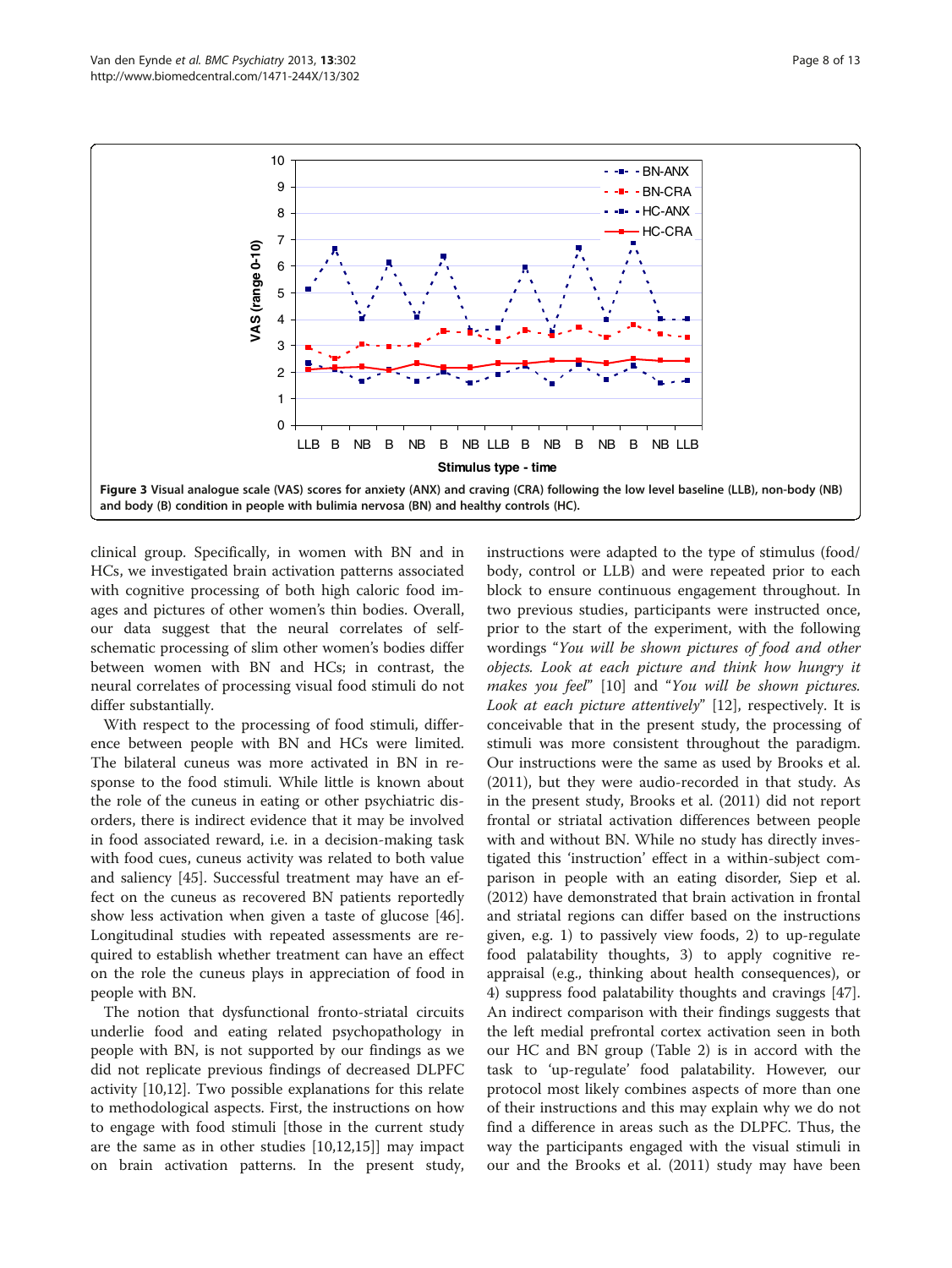|                             | p-value | Brodmann area (BA)       | <b>Talairach coordinates</b>           | Cluster size (voxels) |
|-----------------------------|---------|--------------------------|----------------------------------------|-----------------------|
| People with BN              |         |                          |                                        |                       |
| Food > Non-Food             |         |                          |                                        |                       |
| R Lingual Gyrus             | < 0.001 | 18                       | $x = 14.4$ ; $y = -81.5$ ; $z = -9.9$  | 710                   |
| R Thalamus (Pulivinar)      | < 0.001 | $\overline{\phantom{a}}$ | $x = 10.8$ ; $y = -22.2$ ; $z = -6.6$  | 68                    |
| R Anterior Cingulate        | < 0.001 | 32                       | $x = 3.6$ ; $y = 44.4$ ; $z = 6.6$     | 203                   |
| Non-Food > Food             |         |                          |                                        |                       |
| R Cerebellum, Culmen        | < 0.001 | $\overline{a}$           | $x = 10.8$ ; $y = -33.3$ ; $z = -13.2$ | 191                   |
| L Precuneus                 | < 0.001 | $\overline{7}$           | $x = -3.6$ ; $y = -55.6$ ; $z = 29.7$  | 40                    |
| R Middle Temporal Gyrus     | 0.002   | 21                       | $x = 50.6$ ; $y = 0.0$ ; $z = -19.8$   | 1578                  |
| L Middle Temporal Gyrus     | < 0.001 | 37                       | $x = -50.6$ ; $y = -55.6$ ; $z = 3.3$  | 2063                  |
| <b>HCs</b>                  |         |                          |                                        |                       |
| Food > Non-Food             |         |                          |                                        |                       |
| L Frontal Subcallosal Gyrus | 0.002   | 34                       | $x = 21.7$ ; $y = 3.7$ ; $z = -9.9$    | 80                    |
| R Middle Frontal Gyrus      | 0.004   | 46                       | $x = 43.3$ ; $y = 37.0$ ; $z = 19.8$   | 54                    |
| R Lingual Gyrus             | < 0.001 | 18                       | $x = 14.4$ ; $y = -85.2$ ; $z = -3.3$  | 1061                  |
| R Superior Parietal Lobule  | 0.002   | 7                        | $x = 28.9$ ; $y = -55.6$ ; $z = 42.9$  | 109                   |
| R Middle Frontal Gyrus      | 0.002   | 6                        | $x = 43.3$ ; $y = 3.7$ ; $z = 46.2$    | 72                    |
| L Frontal Superior Gyrus    | 0.001   | 8                        | $x = -21.7$ ; $y = 25.9$ ; $z = 49.5$  | 169                   |
| Non-Food > Food             |         |                          |                                        |                       |
| L Middle Frontal Gyrus      | 0.001   | 11                       | $x = -43.3$ ; $y = 48.2$ ; $z = -13.2$ | 45                    |
| L Caudate (Body)            | 0.002   | $\overline{\phantom{a}}$ | $x = -14.4$ ; $y = -14.8$ ; $z = 3.1$  | 67                    |
| L Superior Temporal Gyrus   | < 0.001 | 22                       | $x = -36.1$ ; $y = -48.2$ ; $z = 9.9$  | 3398                  |
| L Middle Frontal Gyrus      | < 0.001 | 46                       | $x = -39.7$ ; $y = 25.9$ ; $z = 16.5$  | 513                   |
| People with BN vs HCs       |         |                          |                                        |                       |
| People with BN > HCs        |         |                          |                                        |                       |
| None                        |         |                          |                                        |                       |
| HCs > People with BN        |         |                          |                                        |                       |
| None                        |         |                          |                                        |                       |

<span id="page-8-0"></span>Table 4 Food paradigm: group map activations in the bulimia nervosa (BN) and healthy control (HC) groups, and between-group differences in brain activation patterns for the contrast 'food vs non-food'

The Talairach coordinates indicate the location of the peak voxel within each cluster.

different from other studies that reported on altered frontal functioning [[10,12\]](#page-11-0).

A second explanation for the difference between our and previous results relates to the analysis. The current study includes a LLB to which the food condition is contrasted; others used food vs non-food contrasts. Our post-hoc food vs non-food contrast analyses yielded no clusters of brain activation differences between people with BN and HCs, despite activity alterations in several frontal areas within the individual (BN and HC) groups (Table 4). Thus, this does not replicate any of the previous findings and hence use of a LLB control condition does not explain differences between reports.

It is important to interpret the current data in the context of the subjective experiences which indicate that anxiety, and not craving levels, are higher in the BN

group, compared to the HC group. These withinparadigm findings correspond with post-scanning assessment of the stimuli in previous studies [[10,12,14](#page-11-0)]; craving was not assessed by Brooks et al. (2011). This is the first study in BN to assess craving and anxiety during the paradigm and it appears that food provokes more anxiety rather than more craving in people with BN (compared to HCs). It is possible that visual presentation of food stimuli is less salient than other forms of exposure such as real food or virtual reality [\[48\]](#page-12-0). For example, exposure to real food results in more craving in people with bulimic disorders than HCs [[49\]](#page-12-0). Within-paradigm assessments of food craving in HCs showed increased craving only when people were instructed to think about the palatability of the food, but not in other conditions [[47\]](#page-12-0); this supports the idea that the instruction that we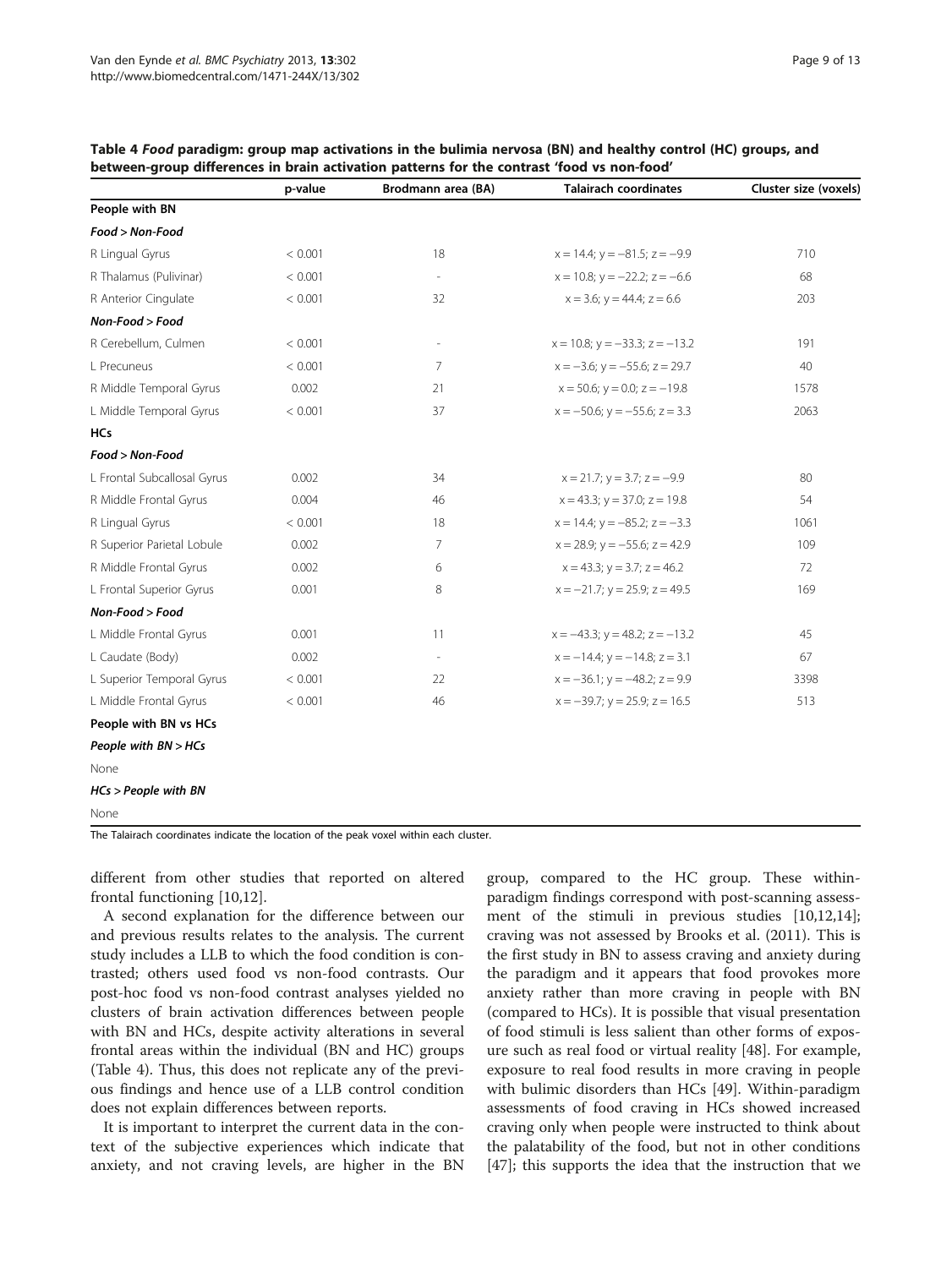|                                 | p-value | Brodmann Area (BA)       | <b>Talairach coordinates</b>            | Cluster size (voxels) |
|---------------------------------|---------|--------------------------|-----------------------------------------|-----------------------|
| People with BN                  |         |                          |                                         |                       |
| <b>Body image &gt; Non-Body</b> |         |                          |                                         |                       |
| Left Thalamus                   | < 0.001 | $\overline{\phantom{a}}$ | $x = -21.7$ ; $y = -29.6$ ; $z = 6.6$   | 131                   |
| R Medial Frontal Gyrus          | 0.002   | 9                        | $x = 25.3$ ; $y = 37.0$ ; $z = 9.9$     | 56                    |
| L Anterior Cingulate            | < 0.001 | 32                       | $x = -18.1$ ; $y = 33.3$ ; $z = 13.2$   | 163                   |
| R Inferior Frontal Gyrus        | < 0.001 | 9                        | $x = 46.9$ ; $y = 7.4$ ; $z = 26.4$     | 217                   |
| L Precentral Gyrus              | < 0.001 | 6                        | $x = -50.6$ ; $y = 0.0$ ; $z = 29.7$    | 78                    |
| R Inferior Temporal Gyrus       | < 0.001 | 19                       | $x = -46.9$ ; $y = -62.9$ ; $z = -3.3$  | 1078                  |
| R Fusiform Gyrus                | < 0.001 | 37                       | $x = 43.3$ ; $y = -59.3$ ; $z = -6.6$   | 1662                  |
| Non-Body > Body image           |         |                          |                                         |                       |
| L Insula                        | < 0.001 | 13                       | $x = -32.5$ ; $y = 18.5$ ; $z = 6.6$    | 301                   |
| R Superior Temporal Gyrus       | 0.002   | 22                       | $x = 50.6$ ; $y = -48.2$ ; $z = 16.5$   | 55                    |
| R Parahippocampal Gyrus         | < 0.001 | 14                       | $x = 25.3$ ; $y = -40.7$ ; $z = -9.9$   | 4119                  |
| HCs                             |         |                          |                                         |                       |
| Body image > Non-Body           |         |                          |                                         |                       |
| L Subcallosal Gyrus             | 0.003   | 25                       | $x = -3.6$ ; $y = 3.7$ ; $z = -9.9$     | 50                    |
| R Substantia Nigra              | 0.004   |                          | $x = 18.1$ ; $y = -18.5$ ; $z = -6.6$   | 49                    |
| R Thalamus, Dorsal Nucleus      | 0.006   | ٠                        | $x = 3.6$ ; $y = -18.5$ ; $z = 13.2$    | 40                    |
| L Precentral Gyrus              | 0.005   | 9                        | $x = -39.7$ ; $y = 3.7$ ; $z = 33.0$    | 43                    |
| R Middle Temporal Gyrus         | < 0.001 | 37                       | $x = 43.3$ ; $y = -63.0$ ; $z = -3.3$   | 1587                  |
| L Fusisform Gyris               | < 0.001 | 37                       | $x = -43.3$ ; $y = -63.0$ ; $z = -6.6$  | 1011                  |
| R Inferior Frontal Gyrus        | < 0.001 | 9                        | $x = 43.3$ ; $y = 7.4$ ; $z = 29.7$     | 318                   |
| Non-Body > Body image           |         |                          |                                         |                       |
| L Limbic Lobe, Uncus            | < 0.001 | 28                       | $x = -32.5$ ; $y = 3.7$ ; $z = -23.1$   | 271                   |
| R Middle Temporal Gyrus         | 0.002   | 39                       | $x = 39.7$ ; $y = -70.4$ ; $z = 23.1$   | 88                    |
| L Parahippocampal Gyrus         | < 0.001 | 36                       | $x = -25.3$ ; $y = -37.0$ ; $z = -13.2$ | 7408                  |
| People with BN vs HCs           |         |                          |                                         |                       |
| People with BN > HCs            |         |                          |                                         |                       |
| None                            |         |                          |                                         |                       |
| $HCs > People$ with BN          |         |                          |                                         |                       |
| L Fusiform Gyrus                | 0.002   | 37                       | $x = -43.3$ ; $y = 63.0$ ; $z = -6.6$   | 143                   |
| R Middle Temporal Gyrus         | < 0.001 | 37                       | $x = 43.3$ ; $y = 63.0$ ; $z = 3.3$     | 245                   |

<span id="page-9-0"></span>Table 5 Body image paradigm: group map activations in the bulimia nervosa (BN) and healthy control (HC) groups, and between-group differences in brain activation patterns for the contrast 'body vs non-body'

The Talairach coordinates indicate the location of the peak voxel within each cluster.

used was more complex and may have resulted in suppression of urges to eat the food in both healthy and BN participants.

In contrast to the processing of food stimuli, an evaluative comparison of own body against slim women is associated with distinct brain activation patterns in women with and without BN. People with BN activated the insula more and the fusiform gyrus less; this indicates that–when comparing themselves to slim women–they focus more on their self/own body [i.e. heightened selfreferencing [\[50](#page-12-0)]] and less on the actual 'other' body shape/contours. Our data are in accord with findings of

increased insula activation in people with BN when rating satisfaction of 'thin self-body images' [\[20](#page-11-0)] and increased anterior insula activation for the desired low body size in patients with AN [[17,](#page-11-0)[51](#page-12-0)]. These data support hypotheses that propose that there is altered insula functioning during the integration of interoceptive information and emotion processing in people with eating disorders [[26\]](#page-11-0). Less engagement of the fusiform gyrus, a key region in visual processing of bodies [\[52](#page-12-0)], in people with BN was also reported when line drawings of bodies were used [\[22](#page-11-0)]. Also, the left fusiform gyrus and the middle temporal gyrus may reflect a certain degree of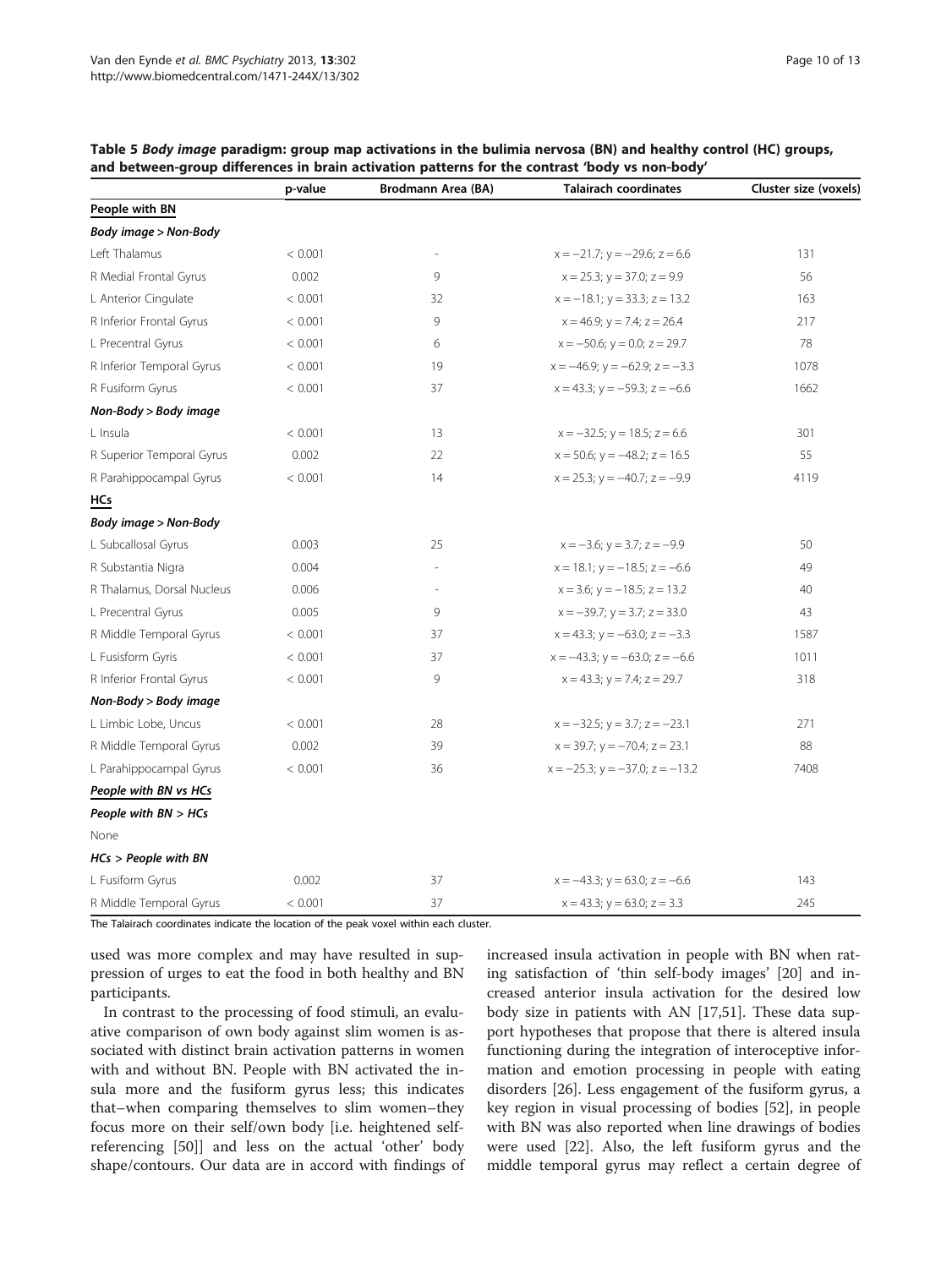body-related avoidance; interventions focused on body image do indeed show an increase in the Extrastriate Body Area (EBA) following successful treatment when patients look at other slim women [[53\]](#page-12-0). We did not replicate the decreased medial prefrontal activation reported by others [[18](#page-11-0)-[21\]](#page-11-0); this is most likely due to the methodological differences related to the stimulus type [[54](#page-12-0)] and to the instruction. Furthermore, as the medial prefrontal cortex is involved in self-referential processing and participants were requested to compare themselves to the women in the pictures, this may have led to an increased activity in the medial prefrontal cortex that counteracted the expected effect. Similar to the food paradigm, anxiety during the task was more prominent in the BN group and may have accentuated insula activation.

It is possible that anxiety related to the study procedures plays a role in participants' behavior. People with BN reported higher anxiety levels following exposure to visual food and slim body stimuli, although craving levels did not differ. Participants with BN were more anxious at the start of the scanning session, but, it remains unclear whether this relates to the fMRI procedure [[55,56\]](#page-12-0) or to higher baseline stress and (anticipatory) anxiety.

To investigate the potential effects of antidepressant intake on the results, we analyzed brain activation patterns between participants on medication and those not on medication. The differences in the food (fusiform and lingual gyrus, and posterior cerebellum) and body image (lingual gyrus and anterior cerebellum) paradigm do not explain the main results of the current study. Detailed information is available from the corresponding author.

Strengths of this study are the use of two paradigms that relate to core BN psychopathology within the same group of participants and the assessment of subjective experiences in response to stimuli during the scanning. Secondly, the use of a LLB is beneficial; in its absence, the possibility that group differences already occur in the control rather than the active condition cannot be ruled out [\[17](#page-11-0)]. We note that Mohr et al. (2010) also used a fixation cross as baseline in their fMRI investigation of body image issues in people with BN and they also reported increased insula activation. Limitations include the lack of DSM Axis II assessment and, in the food paradigm, the use of various food types rather than an individualised set of stimuli. In addition, the current paradigm does not allow investigation of a contrast between high and low calorie foods: however, electrophysiological data show that people with BN have a high attentional bias towards food regardless of the caloric value [\[57](#page-12-0)]. For practical reasons, it was not possible to standardize the food intake prior to scanning. We did not study participants in the same menstrual phase but, an equal proportion in each group was on an oral contraceptive or in the follicular phase. It is also of note that the fMRI parameters may have resulted in only partial coverage of the cerebellum; hence these data should be interpreted with caution. ROIs in both paradigms were based on reported coordinates and were relatively small (in light of a conservative approach). Finally, this cross-sectional study is unable to differentiate between the 'state' or 'trait' nature of the findings.

## Conclusion

In summary, processing visual food stimuli and comparing oneself to other slim women elicits more anxiety, but not craving, in women with BN compared to HCs. Women with and without BN use similar brain structures to process food stimuli. When comparing their body against slim women, women with BN use the insula more (i.e. reflect more on themselves) and the fusiform gyrus less (i.e. look less at the other's actual shape). This supports the idea that psychotherapy for BN should have a particular focus on body image and not solely focus on food and eating related issues. There is evidence that psychotherapy can alter brain activation patterns in response to visual body stimuli in people with eating disorders [[53](#page-12-0)]. Another clinical implication of our findings is that they can guide the development of future directed interventions such as transcranial or deep brain stimulation (e.g. low frequency, i.e. inhibitory, transcranial magnetic stimulation to the insula may reduce body image concerns).

#### Abbreviations

AN: Anorexia nervosa; BMI: Body mass index; BN: Bulimia nervosa; BOLD: Blood-oxygen-level-dependent; CBT-BN: Cognitive behavioral therapy for bulimia nervosa; EDE-Q: Eating disorder examination-questionnaire; fMRI: Functional magnetic resonance imaging; HC: Healthy control; LLB: Low-level baseline; SAAS: Social appearance anxiety scale; VAS: Visual analogue scale.

#### Competing interests

The authors declare that they have no competing interest.

#### Authors' contributions

FVDE and VG have equally contributed to the manuscript; both were also involved in the design of the study and data analysis. FVDE also collected the data. US, RU, IC, AS and CA helped conceiving the study and participated in its design. POH has contributed to the writing of the manuscript. All authors read and approved the final manuscript.

#### Authors' information

FVDE was a research fellow in the Marie Curie Research Training Network INTACT (MRTN-CT-2006-035988) from 08/2007 to 07/2010. RU consults for the World Health Organization. RU is supported by the European Commission Innovative Medicine Initiative Joint Undertaking (IMI-JU) grant number 115008.

US and AS receive salary support from the National Institute for Health Research (NIHR) [Mental Health Biomedical Research Centre at South London and Maudsley NHS Foundation Trust and King's College London]. The views expressed are those of the authors and not necessarily those of the NHS, the NIHR or the Department of Health.

#### Acknowledgements

This work is supported by the Department of Health via the National Institute for Health Research (NIHR) specialist Biomedical Research Centre for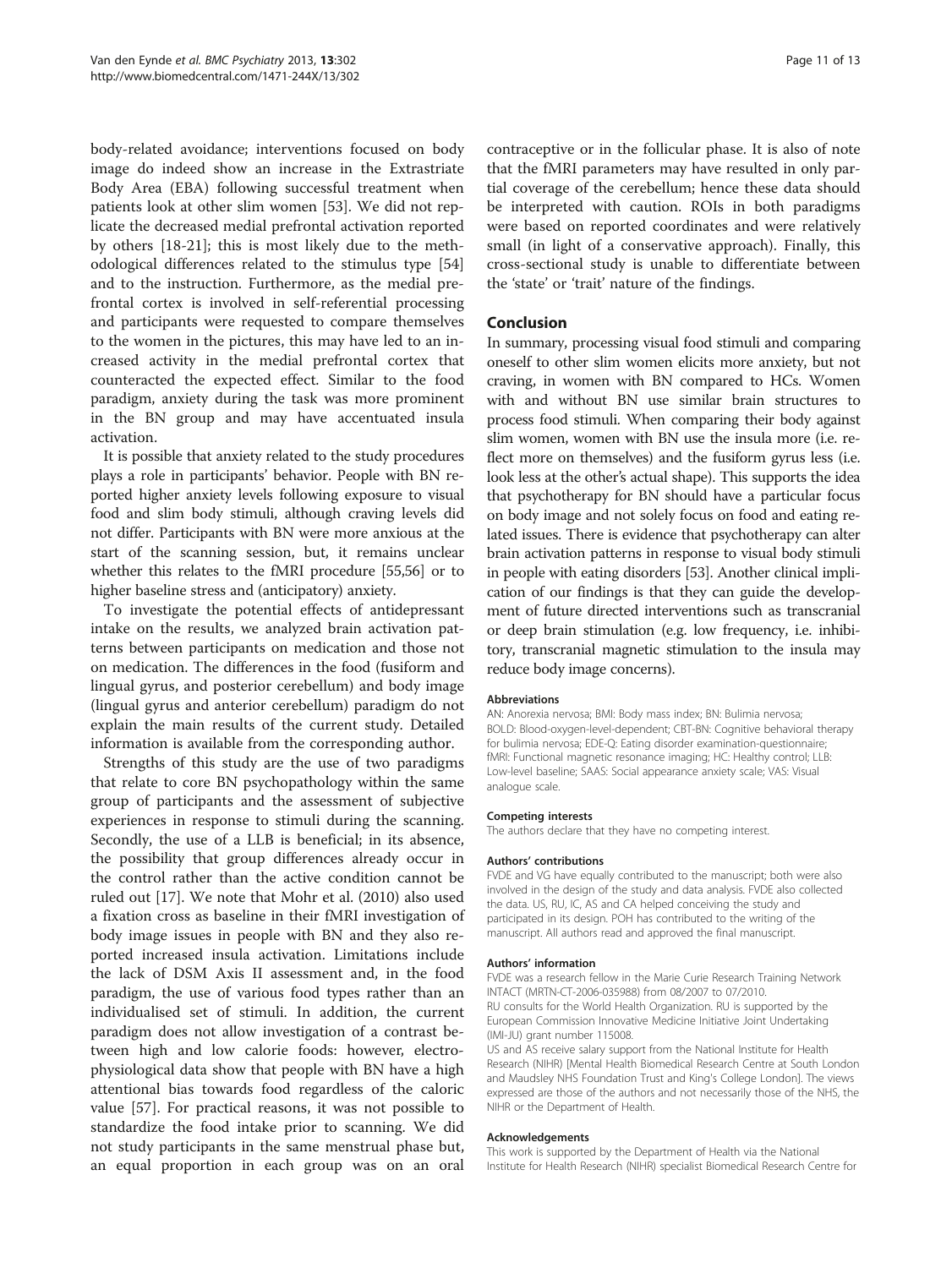<span id="page-11-0"></span>Mental Health award at South London and Maudsley NHS Foundation Trust and Institute of Psychiatry, King's College London. The views expressed herein are not necessarily those of the NHS, the NIHR or Department of Health.

#### Author details

<sup>1</sup>Department of Psychological Medicine, Section of Eating Disorders Institute of Psychiatry, King's College London, London, UK. <sup>2</sup>Eating Disorders Program, Douglas Mental Health University Institute and McGill University, Montréal, Québec, Canada. <sup>3</sup>Institute of Psychiatry, Department of Neuroimaging, King's College London, London, UK. <sup>4</sup>NIHR Biomedical Research Centre for Mental Health at South London and Maudsley NHS Foundation Trust and Institute of Psychiatry, King's College London, London, UK. <sup>5</sup>Department of Psychiatry, Dalhousie University, Halifax, NS, Canada. <sup>6</sup>Douglas Mental Health University Institute and McGill University, Montréal, Québec, Canada. <sup>7</sup>Institute of Psychiatry, King's College London, PO Box 59, De Crespigny Park, SE5 8AF, London, UK.

#### Received: 23 May 2013 Accepted: 3 September 2013 Published: 15 November 2013

#### References

- 1. Smink FR, van Hoeken D, Hoek HW: Epidemiology of eating disorders: incidence, prevalence and mortality rates. Curr Psychiatry Rep 2012, 14(4):406–414.
- 2. Mitchell JE, Agras S, Crow S, Halmi K, Fairburn CG, Bryson S, Kraemer H: Stepped care and cognitive-behavioural therapy for bulimia nervosa: randomised trial. Br J Psychiatry 2011, 198(5):391–397.
- 3. Lavender A, Startup H, Naumann U, Samarawickrema N, Dejong H, Kenyon M, van den Eynde F, Schmidt U: Emotional and social mind training: a randomised controlled trial of a new group-based treatment for bulimia nervosa. PLoS One 2012, 7(10):e46047.
- Marsh R, Horga G, Wang Z, Wang P, Klahr KW, Berner LA, Walsh BT, Peterson BS: An fMRI study of self-regulatory control and conflict resolution in adolescents with bulimia nervosa. Am J Psychiatry 2011. doi:10.1176/appi. ajp.2011.11010094.
- 5. Marsh R, Steinglass JE, Gerber AJ, Graziano O'Leary K, Wang Z, Murphy D, Walsh BT, Peterson BS: Deficient activity in the neural systems that mediate self-regulatory control in bulimia nervosa. Arch Gen Psychiatry 2009, 66(1):51–63.
- Frank GK, Reynolds JR, Shott ME, O'Reilly RC: Altered temporal difference learning in bulimia nervosa. Biol Psychiatry 2011, 70(8):728–735.
- 7. Bohon C, Stice E: Reward abnormalities among women with full and subthreshold bulimia nervosa: a functional magnetic resonance imaging study. Int J Eat Disord 2011, 44(7):585-595.
- Wagner A, Aizenstein H, Venkatraman VK, Bischoff-Grethe A, Fudge J, May JC, Frank GK, Bailer UF, Fischer L, Putnam K, et al: Altered striatal response to reward in bulimia nervosa after recovery. Int J Eat Disord 2010, 43(4):289–294.
- 9. Garcia-Garcia I, Narberhaus A, Marques-Iturria I, Garolera M, Radoi A, Segura B, Pueyo R, Ariza M, Jurado MA: Neural responses to visual food cues: insights from functional magnetic resonance imaging. Eur Eat Disord Rev 2013, 21(2):89–98.
- 10. Uher R, Murphy T, Brammer MJ, Dalgleish T, Phillips ML, Ng VW, Andrew CM, Williams SCR, Campbell IC, Treasure J: Medial prefrontal cortex activity associated with symptom provocation in eating disorders. Am J Psychiatr 2004, 161(7):1238–1246.
- 11. Schienle A, Schäfer A, Hermann A, Vaitl D: Binge-eating disorder: reward sensitivity and brain activation to images of food. Biol Psychiatry 2009, 65(8):654–661.
- 12. Joos AA, Saum B, Zeeck A, Perlov E, Glauche V, Hartmann A, Freyer T, Sandholz A, Unterbrink T, Elst LT, et al: Frontocingular dysfunction in bulimia nervosa when confronted with disease-specific stimuli. Eur Eat Disord Rev 2011. doi:10.1002/erv.1150.
- 13. Brooks SJ OGOD, Uher R, Friederich HC, Giampietro V, Brammer M, Williams SC, Schioth HB, Treasure J, Campbell IC: Differential neural responses to food images in women with bulimia versus anorexia nervosa. PLoS One 2011, 6(7):e22259.
- 14. Kim KR, Ku J, Lee JH, Lee H, Jung YC: Functional and effective connectivity of anterior insula in anorexia nervosa and bulimia nervosa. Neurosci Lett 2012, 521(2):152–157.
- 15. Brooks SJ, O'Daly OG, Uher R, Friederich H-C, Giampietro V, Brammer M, Williams SCR, Schioth HB, Treasure J, Campbell IC: Differential neural responses to food images in women with bulimia versus anorexia nervosa. PLoS One 2011, 6(7):e22259.
- 16. Demos KE, Kelley WM, Heatherton TF: Dietary restraint violations influence reward responses in nucleus accumbens and amygdala. J Cogn Neurosci 2011, 23(8):1952–1963.
- 17. Friederich HC, Brooks S, Uher R, Campbell IC, Giampietro V, Brammer M, Williams SCR, Herzog W, Treasure J: Neural correlates of body dissatisfaction in anorexia nervosa. Neuropsychologia 2010, 48(10):2878–2885.
- 18. Vocks S, Busch M, Grönemeyer D, Schulte D, Herpertz S, Suchan B: Neural correlates of viewing photographs of one's own body and another woman's body in anorexia and bulimia nervosa: An fMRI study. J Psychiatry Neurosci 2010, 35(3):163–176.
- 19. Spangler DL, Allen MD: An fMRI investigation of emotional processing of body shape in bulimia nervosa. Int J Eat Disord 2011. doi:10.1002/ eat.20899.
- 20. Mohr HM, Roder C, Zimmermann J, Hummel D, Negele A, Grabhorn R: Body image distortions in bulimia nervosa: investigating body size overestimation and body size satisfaction by fMRI. Neuroimage 2011, 56(3):1822–1831.
- 21. Miyake Y, Okamoto Y, Onoda K, Kurosaki M, Shirao N, Yamawaki S: Brain activation during the perception of distorted body images in eating disorders. Psychiatry Res 2010, 181(3):183–192.
- 22. Uher R, Murphy T, Friederich HC, Dalgleish T, Brammer MJ, Giampietro V, Phillips ML, Andrew CM, Ng VW, Williams SCR, et al: Functional neuroanatomy of body shape perception in healthy and eatingdisordered women. Biol Psychiatry 2005, 58(12):990–997.
- 23. Craig AD: How do you feel–now? The anterior insula and human awareness. Nat Rev Neurosci 2009, 10(1):59–70.
- 24. Craig AD: Significance of the insula for the evolution of human awareness of feelings from the body. Ann N Y Acad Sci 2011, 1225:72–82.
- 25. Nunn K, Frampton I, Fuglset TS, Torzsok-Sonnevend M, Lask B: Anorexia nervosa and the insula. Med Hypotheses 2011, 76(3):353–357.
- 26. Kaye WH, Wagner A, Fudge JL, Paulus M: Neurocircuity of eating disorders. Curr Top Behav Neurosci 2010, 6:37-57.
- 27. Claes L, Hart TA, Smits D, Van den Eynde F, Mueller A, Mitchell JE: Validation of the social appearance anxiety scale in female eating disorder patients. Eur Eat Disord Rev 2011. doi:10.1002/erv.1147.
- 28. Koskina A, Van den Eynde F, Meisel S, Campbell I, Schmidt U: Social appearance anxiety and bulimia nervosa. Eating Weight Disord 2011, 16(2):e142–e145.
- 29. First MB, Spitzer RL, Gibbon M, Williams JBW: Structured Clinical Interview for DSM-IV-TR Axis I Disorders, research version, Non-Patient edition. (SCID-I/NP). New York: Biometrics Research, New York State Psychiatric Institute; 2002. November 2002.
- 30. First MB, Spitzer RL, Gibbon M, Williams JBW: Structured Clinical Interview for DSM-IV-TR Axis I Disorders, research version, Patient Edition. (SCID-I/P). New York: Biometrics Research, New York State Psychiatric Institute; 2002. November 2002.
- 31. Mond JM, Myers TC, Crosby RD, Hay PJ, Rodgers B, Morgan JF, Lacey JH, Mitchell JE: Screening for eating disorders in primary care: EDE-Q versus SCOFF. Behav Res Ther 2008, 46(5):612–622.
- 32. Fairburn: Eating Disorder Examination (Edition 16.0D) and Eating Disorder Examination Questionnaire (EDE-Q 6.0). In Cognitive therapy and eating disorders. Edited by Fairburn CG. New York, USA: Guildford Press; 2009:265–313.
- 33. Cepeda-Benito A, Gleaves DH, Williams TL, Erath SA: The development and validation of the state and trait food-cravings questionnaires. Behav Ther 2000, 31(1):151–173.
- 34. Hart TA, Flora DB, Palyo SA, Fresco DM, Holle C, Heimberg RG: Development and examination of the social appearance anxiety scale. Assessment 2008, 15(1):48–59.
- 35. Thompson JK, Heinberg L, Tantleff S: The Physical Appearance Comparison Scale (PACS). The Behavior Therapist 1991, 14:174.
- 36. Lovibond PF, Lovibond SH: The structure of negative emotional states: comparison of the Depression Anxiety Stress Scales (DASS) with the Beck Depression and Anxiety Inventories. Behav Res Ther 1995, 33(3):335–343.
- 37. Uher R, Brammer MJ, Murphy T, Campbell IC, Ng VW, Williams SC, Treasure J: Recovery and chronicity in anorexia nervosa: brain activity associated with differential outcomes. Biol Psychiatry 2003, 54(9):934–942.